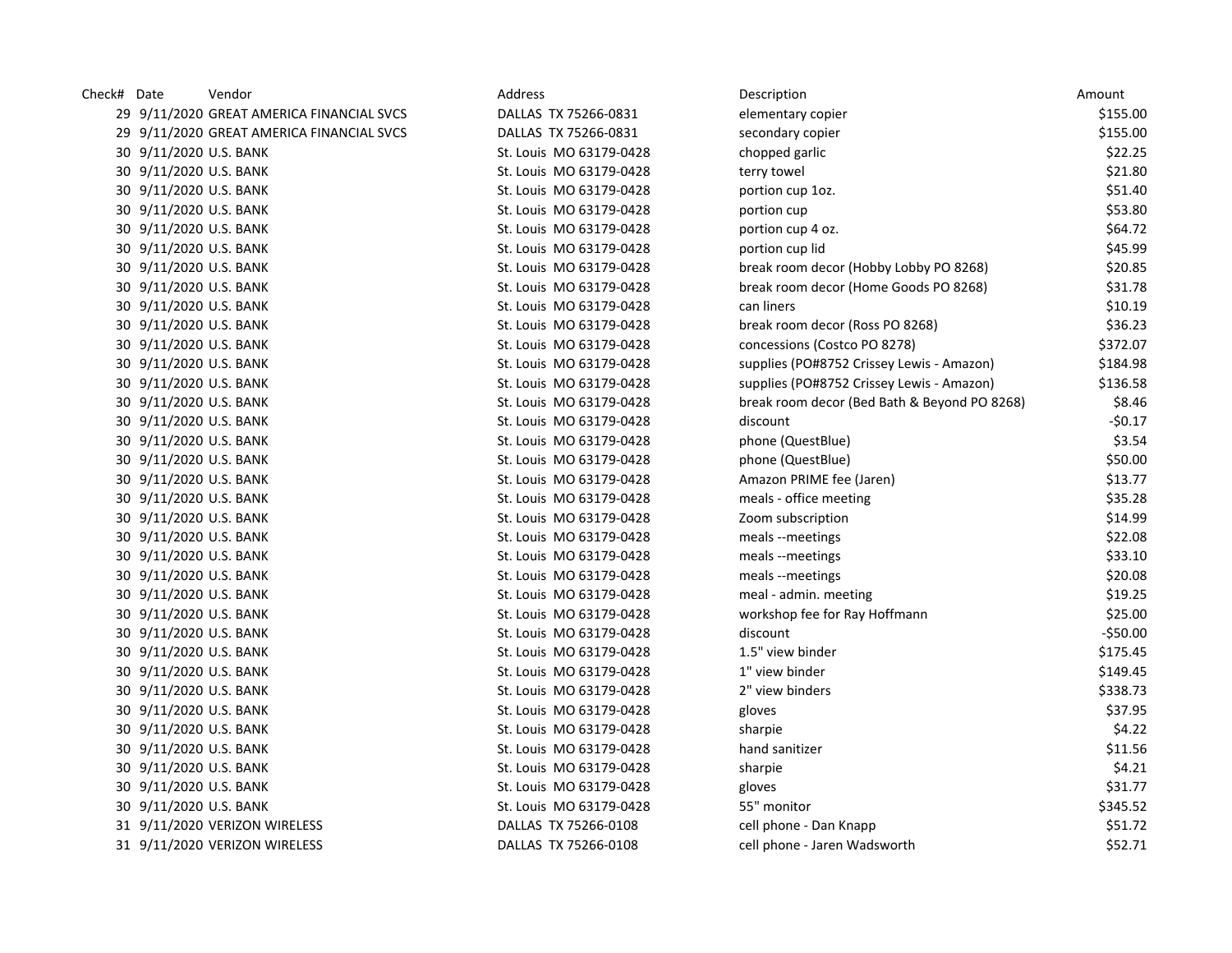| 31 9/11/2020 VERIZON WIRELESS               | DALLAS TX 75266-0108      | cell phone - Matt Cottam       | \$51.72    |
|---------------------------------------------|---------------------------|--------------------------------|------------|
| 31 9/11/2020 VERIZON WIRELESS               | DALLAS TX 75266-0108      | cell phone - Craig Jackson     | \$27.30    |
| 31 9/11/2020 VERIZON WIRELESS               | DALLAS TX 75266-0108      | cell phone - Steve Smith       | \$51.72    |
| 47855 9/3/2020 Weber Anna                   | Gooding ID 83330          | face masks w/initials          | \$80.00    |
| 47883 9/17/2020 AMERICAN FIDELITY CO - Flex | Kansas City MO 64121-9326 | Am Fidelity - HSA Svg - 092020 | \$131.35   |
| 47883 9/17/2020 AMERICAN FIDELITY CO - Flex | Kansas City MO 64121-9326 | Am Fidelity - HSA Svg - 092020 | \$131.35   |
| 47883 9/17/2020 AMERICAN FIDELITY CO - Flex | Kansas City MO 64121-9326 | Am Fidelity - HSA Svg - 092020 | \$20.73    |
| 47883 9/17/2020 AMERICAN FIDELITY CO - Flex | Kansas City MO 64121-9326 | Am Fidelity - HSA Svg - 092020 | \$131.35   |
| 47883 9/17/2020 AMERICAN FIDELITY CO - Flex | Kansas City MO 64121-9326 | Am Fidelity - HSA Svg - 092020 | \$12.43    |
| 47883 9/17/2020 AMERICAN FIDELITY CO - Flex | Kansas City MO 64121-9326 | Am Fidelity - HSA Svg - 092020 | \$386.50   |
| 47883 9/17/2020 AMERICAN FIDELITY CO - Flex | Kansas City MO 64121-9326 | Am Fidelity - HSA Svg - 092020 | \$31.06    |
| 47883 9/17/2020 AMERICAN FIDELITY CO - Flex | Kansas City MO 64121-9326 | Am Fid - HSA - 092020          | \$1.98     |
| 47883 9/17/2020 AMERICAN FIDELITY CO - Flex | Kansas City MO 64121-9326 | Am Fidelity - HSA Svg - 092020 | \$466.75   |
| 47884 9/17/2020 BLUE CROSS OF IDAHO         | BOISE ID 83707-0948       | <b>Blue Cross - 092020</b>     | \$517.73   |
| 47884 9/17/2020 BLUE CROSS OF IDAHO         | BOISE ID 83707-0948       | Blue Cross-PPO - 092020        | \$3,685.57 |
| 47884 9/17/2020 BLUE CROSS OF IDAHO         | BOISE ID 83707-0948       | <b>Blue Cross - 092020</b>     | \$1,329.82 |
| 47884 9/17/2020 BLUE CROSS OF IDAHO         | BOISE ID 83707-0948       | <b>Blue Cross - 092020</b>     | \$627.97   |
| 47884 9/17/2020 BLUE CROSS OF IDAHO         | BOISE ID 83707-0948       | <b>Blue Cross - 092020</b>     | \$345.15   |
| 47884 9/17/2020 BLUE CROSS OF IDAHO         | BOISE ID 83707-0948       | <b>Blue Cross - 092020</b>     | \$1,989.88 |
| 47884 9/17/2020 BLUE CROSS OF IDAHO         | BOISE ID 83707-0948       | <b>Blue Cross - 092020</b>     | \$809.49   |
| 47884 9/17/2020 BLUE CROSS OF IDAHO         | BOISE ID 83707-0948       | <b>Blue Cross - 092020</b>     | \$53.38    |
| 47884 9/17/2020 BLUE CROSS OF IDAHO         | BOISE ID 83707-0948       | <b>Blue Cross - 092020</b>     | \$28.32    |
| 47884 9/17/2020 BLUE CROSS OF IDAHO         | BOISE ID 83707-0948       | <b>Blue Cross - 092020</b>     | \$28.87    |
| 47884 9/17/2020 BLUE CROSS OF IDAHO         | BOISE ID 83707-0948       | <b>Blue Cross - 092020</b>     | \$1,277.94 |
| 47884 9/17/2020 BLUE CROSS OF IDAHO         | BOISE ID 83707-0948       | <b>Blue Cross - 092020</b>     | \$456.23   |
| 47884 9/17/2020 BLUE CROSS OF IDAHO         | BOISE ID 83707-0948       | <b>Blue Cross - 092020</b>     | \$55.55    |
| 47884 9/17/2020 BLUE CROSS OF IDAHO         | BOISE ID 83707-0948       | Blue Cross - HSA - 092020      | \$132.15   |
| 47884 9/17/2020 BLUE CROSS OF IDAHO         | BOISE ID 83707-0948       | Blue Cross - HSA - 092020      | \$558.95   |
| 47884 9/17/2020 BLUE CROSS OF IDAHO         | BOISE ID 83707-0948       | Blue Cross - HSA - 092020      | \$1,249.25 |
| 47884 9/17/2020 BLUE CROSS OF IDAHO         | BOISE ID 83707-0948       | Blue Cross - HSA - 092020      | \$7,357.40 |
| 47884 9/17/2020 BLUE CROSS OF IDAHO         | BOISE ID 83707-0948       | Blue Cross - HSA - 092020      | \$52.88    |
| 47884 9/17/2020 BLUE CROSS OF IDAHO         | BOISE ID 83707-0948       | Blue Cross - HSA - 092020      | \$88.22    |
| 47885 9/17/2020 Internal Revenue Service    |                           | IRS-Fica - 092020              | \$22.73    |
| 47885 9/17/2020 Internal Revenue Service    |                           | IRS-Fica - 092020              | \$478.60   |
| 47885 9/17/2020 Internal Revenue Service    |                           | IRS-Fica - 092020              | \$228.71   |
| 47885 9/17/2020 Internal Revenue Service    |                           | IRS-Fica - 092020              | \$331.50   |
| 47885 9/17/2020 Internal Revenue Service    |                           | IRS-Fica - 092020              | \$1,088.79 |
| 47885 9/17/2020 Internal Revenue Service    |                           | IRS-Fica - 092020              | \$334.69   |
| 47885 9/17/2020 Internal Revenue Service    |                           | IRS-Fica - 092020              | \$116.27   |
| 47885 9/17/2020 Internal Revenue Service    |                           | IRS-Fica - 092020              | \$121.65   |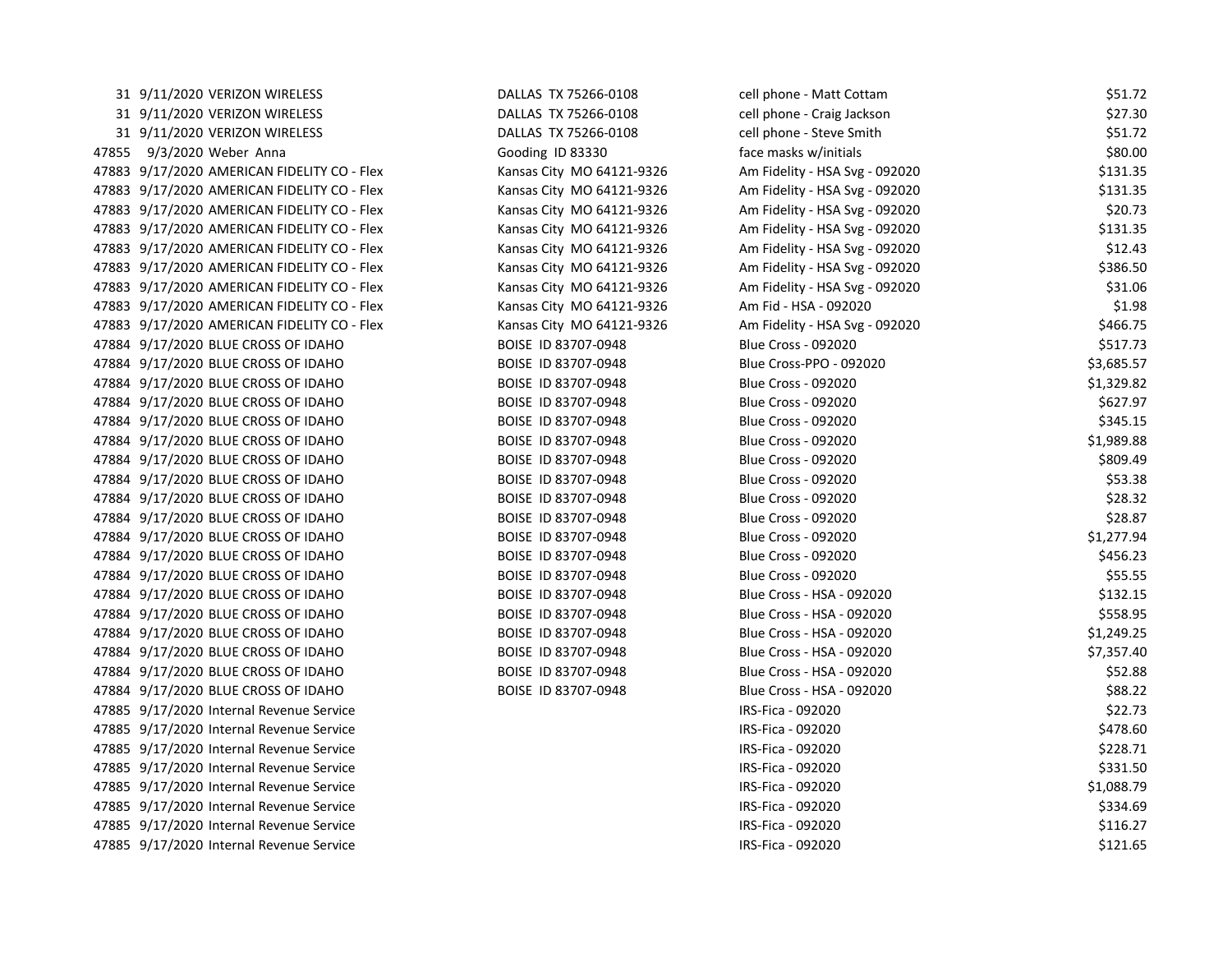| 47885 971772020 internal Revenue Service                |                     | INJ-FILd - UYZUZU           | 2001.19    |
|---------------------------------------------------------|---------------------|-----------------------------|------------|
| 47885 9/17/2020 Internal Revenue Service                |                     | IRS-Fica - 092020           | \$525.37   |
| 47885 9/17/2020 Internal Revenue Service                |                     | IRS-Fica - 092020           | \$3,836.68 |
| 47885 9/17/2020 Internal Revenue Service                |                     | IRS-Fica - 092020           | \$2,115.50 |
| 47885 9/17/2020 Internal Revenue Service                |                     | IRS-Medicare - 092020       | \$351.57   |
| 47885 9/17/2020 Internal Revenue Service                |                     | IRS-Medicare - 092020       | \$14.16    |
| 47885 9/17/2020 Internal Revenue Service                |                     | IRS-Medicare - 092020       | \$43.14    |
| 47885 9/17/2020 Internal Revenue Service                |                     | IRS-Medicare - 092020       | \$258.87   |
| 47885 9/17/2020 Internal Revenue Service                |                     | IRS-Fica - 092020           | \$333.81   |
| 47885 9/17/2020 Internal Revenue Service                |                     | IRS-Fica - 092020           | \$24.07    |
| 47885 9/17/2020 Internal Revenue Service                |                     | IRS-Fica - 092020           | \$67.22    |
| 47885 9/17/2020 Internal Revenue Service                |                     | IRS-Fica - 092020           | \$321.61   |
| 47885 9/17/2020 Internal Revenue Service                |                     | FICA - 092020               | \$15.52    |
| 47885 9/17/2020 Internal Revenue Service                |                     | IRS-Fica - 092020           | \$46.52    |
| 47885 9/17/2020 Internal Revenue Service                |                     | IRS-Fica - 092020           | \$18.07    |
| 47885 9/17/2020 Internal Revenue Service                |                     | IRS-Fica - 092020           | \$319.73   |
| 47886 9/17/2020 Public Employee Retirement System of ID | Boise ID 83720-0078 | PERSI-Retirement - 092020   | \$508.55   |
| 47886 9/17/2020 Public Employee Retirement System of ID | Boise ID 83720-0078 | PERSI-Retirement - 092020   | \$548.72   |
| 47886 9/17/2020 Public Employee Retirement System of ID | Boise ID 83720-0078 | PERSI-Retirement - 092020   | \$109.45   |
| 47886 9/17/2020 Public Employee Retirement System of ID | Boise ID 83720-0078 | PERSI-Retirement - 092020   | \$43.91    |
| 47886 9/17/2020 Public Employee Retirement System of ID | Boise ID 83720-0078 | PERSI-Retirement - 092020   | \$265.81   |
| 47886 9/17/2020 Public Employee Retirement System of ID | Boise ID 83720-0078 | PERSI-Retirement - 092020   | \$751.97   |
| 47886 9/17/2020 Public Employee Retirement System of ID | Boise ID 83720-0078 | PERSI-Retirement - 092020   | \$35.73    |
| 47886 9/17/2020 Public Employee Retirement System of ID | Boise ID 83720-0078 | PERSI-Retirement - 092020   | \$484.77   |
| 47886 9/17/2020 Public Employee Retirement System of ID | Boise ID 83720-0078 | PERSI-Retirement - 092020   | \$362.12   |
| 47886 9/17/2020 Public Employee Retirement System of ID | Boise ID 83720-0078 | Persi - Retirement - 092020 | \$501.22   |
| 47886 9/17/2020 Public Employee Retirement System of ID | Boise ID 83720-0078 | PERSI-Retirement - 092020   | \$70.41    |
| 47886 9/17/2020 Public Employee Retirement System of ID | Boise ID 83720-0078 | PERSI-Retirement - 092020   | \$29.82    |
| 47886 9/17/2020 Public Employee Retirement System of ID | Boise ID 83720-0078 | PERSI-Retirement - 092020   | \$3,567.57 |
| 47886 9/17/2020 Public Employee Retirement System of ID | Boise ID 83720-0078 | PERSI-Retirement - 092020   | \$6,257.00 |
| 47886 9/17/2020 Public Employee Retirement System of ID | Boise ID 83720-0078 | PERSI-Retirement - 092020   | \$909.18   |
| 47886 9/17/2020 Public Employee Retirement System of ID | Boise ID 83720-0078 | PERSI-Retirement - 092020   | \$541.11   |
| 47886 9/17/2020 Public Employee Retirement System of ID | Boise ID 83720-0078 | PERSI-Retirement - 092020   | \$127.75   |
| 47886 9/17/2020 Public Employee Retirement System of ID | Boise ID 83720-0078 | PERSI-Retirement - 092020   | \$186.51   |
| 47886 9/17/2020 Public Employee Retirement System of ID | Boise ID 83720-0078 | PERSI-Retirement - 092020   | \$522.38   |
| 47886 9/17/2020 Public Employee Retirement System of ID | Boise ID 83720-0078 | PERSI-Retirement - 092020   | \$1,902.44 |
| 47886 9/17/2020 Public Employee Retirement System of ID | Boise ID 83720-0078 | PERSI-Retirement - 092020   | \$517.40   |
| 47886 9/17/2020 Public Employee Retirement System of ID | Boise ID 83720-0078 | PERSI-Retirement - 092020   | \$28.98    |
| 47886 9/17/2020 Public Employee Retirement System of ID | Boise ID 83720-0078 | PERSI-Retirement - 092020   | \$74.63    |
| 47886 9/17/2020 Public Employee Retirement System of ID | Boise ID 83720-0078 | Persi - Retirement - 092020 | \$24.87    |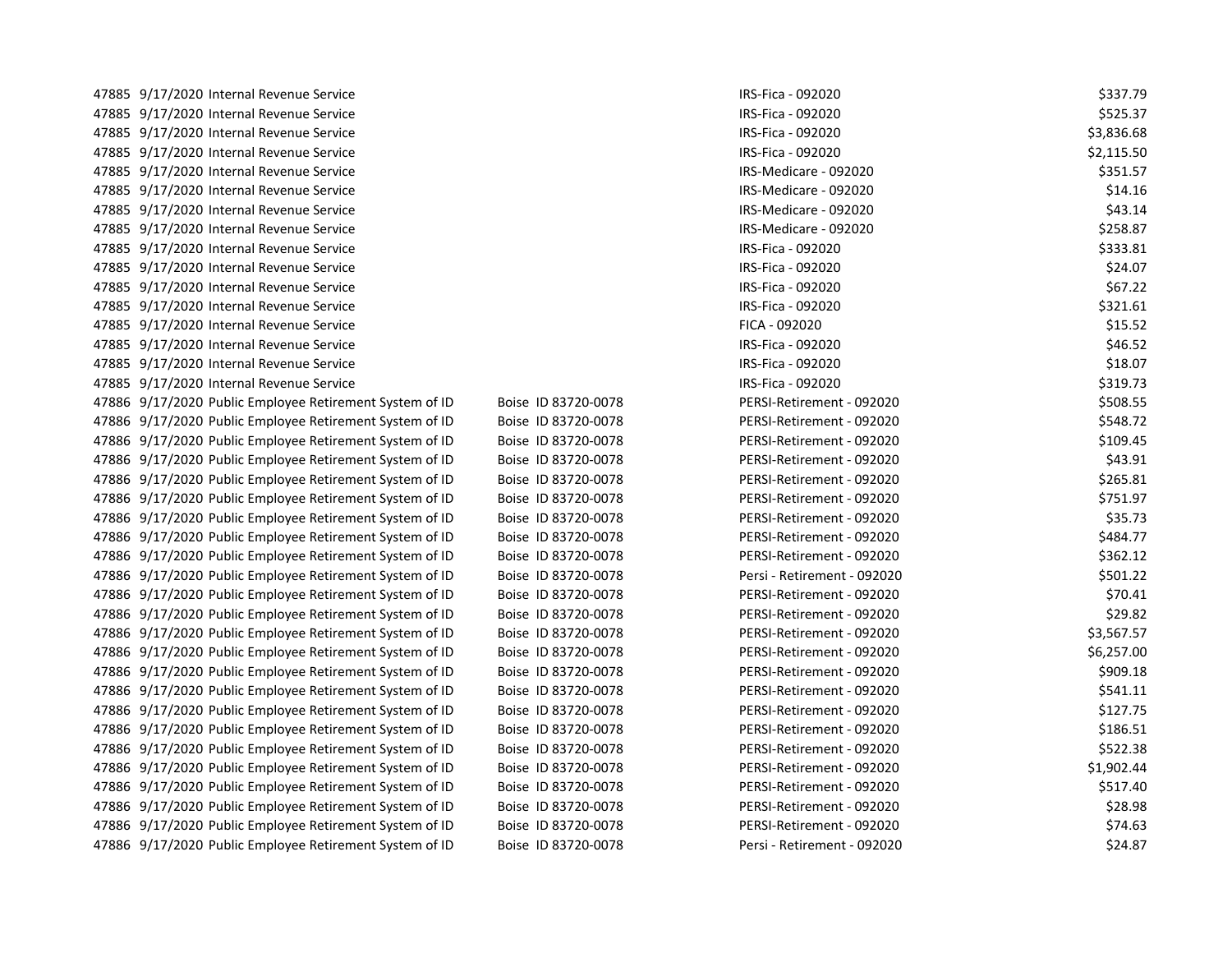| 47887 9/17/2020 STANDARD INSURANCE CO. | PORTLAND OR 97228-6367 | Standard-Life - 092020 | \$2.64  |
|----------------------------------------|------------------------|------------------------|---------|
| 47887 9/17/2020 STANDARD INSURANCE CO. | PORTLAND OR 97228-6367 | Standard-Life - 092020 | \$37.51 |
| 47887 9/17/2020 STANDARD INSURANCE CO. | PORTLAND OR 97228-6367 | Standard-Life - 092020 | \$49.89 |
| 47887 9/17/2020 STANDARD INSURANCE CO. | PORTLAND OR 97228-6367 | Standard-Life - 092020 | \$3.64  |
| 47887 9/17/2020 STANDARD INSURANCE CO. | PORTLAND OR 97228-6367 | Standard-Life - 092020 | \$2.00  |
| 47887 9/17/2020 STANDARD INSURANCE CO. | PORTLAND OR 97228-6367 | Standard-Life - 092020 | \$0.95  |
| 47887 9/17/2020 STANDARD INSURANCE CO. | PORTLAND OR 97228-6367 | Standard-Life - 092020 | \$2.00  |
| 47887 9/17/2020 STANDARD INSURANCE CO. | PORTLAND OR 97228-6367 | Standard-Life - 092020 | \$15.77 |
| 47887 9/17/2020 STANDARD INSURANCE CO. | PORTLAND OR 97228-6367 | Standard-Life - 092020 | \$4.00  |
| 47887 9/17/2020 STANDARD INSURANCE CO. | PORTLAND OR 97228-6367 | Standard-Life - 092020 | \$6.00  |
| 47887 9/17/2020 STANDARD INSURANCE CO. | PORTLAND OR 97228-6367 | Standard-Life - 092020 | \$10.21 |
| 47887 9/17/2020 STANDARD INSURANCE CO. | PORTLAND OR 97228-6367 | Standard-Life - 092020 | \$0.31  |
| 47887 9/17/2020 STANDARD INSURANCE CO. | PORTLAND OR 97228-6367 | Standard-Life - 092020 | \$14.14 |
| 47887 9/17/2020 STANDARD INSURANCE CO. | PORTLAND OR 97228-6367 | Standard Life - 092020 | \$4.27  |
| 47887 9/17/2020 STANDARD INSURANCE CO. | PORTLAND OR 97228-6367 | Standard-Life - 092020 | \$0.38  |
| 47887 9/17/2020 STANDARD INSURANCE CO. | PORTLAND OR 97228-6367 | Standard Life - 092020 | \$0.17  |
| 47887 9/17/2020 STANDARD INSURANCE CO. | PORTLAND OR 97228-6367 | Standard-Life - 092020 | \$15.19 |
| 47887 9/17/2020 STANDARD INSURANCE CO. | PORTLAND OR 97228-6367 | Standard-Life - 092020 | \$16.66 |
| 47887 9/17/2020 STANDARD INSURANCE CO. | PORTLAND OR 97228-6367 | Standard-Life - 092020 | \$0.32  |
| 47887 9/17/2020 STANDARD INSURANCE CO. | PORTLAND OR 97228-6367 | Standard-Life - 092020 | \$7.70  |
| 47887 9/17/2020 STANDARD INSURANCE CO. | PORTLAND OR 97228-6367 | Standard-Life - 092020 | \$2.25  |
| 47888 9/16/2020 ACE HARDWARE           | HAGERMAN ID 83332      | clamps                 | \$23.96 |
| 47888 9/16/2020 ACE HARDWARE           | HAGERMAN ID 83332      | sprinkler              | \$29.98 |
| 47888 9/16/2020 ACE HARDWARE           | HAGERMAN ID 83332      | flexible duck          | \$13.99 |
| 47888 9/16/2020 ACE HARDWARE           | HAGERMAN ID 83332      | maxi paw               | \$47.98 |
| 47888 9/16/2020 ACE HARDWARE           | HAGERMAN ID 83332      | mini paw               | \$19.99 |
| 47888 9/16/2020 ACE HARDWARE           | HAGERMAN ID 83332      | liner                  | \$4.17  |
| 47888 9/16/2020 ACE HARDWARE           | HAGERMAN ID 83332      | drop cloth             | \$7.98  |
| 47888 9/16/2020 ACE HARDWARE           | HAGERMAN ID 83332      | drill bit              | \$10.89 |
| 47888 9/16/2020 ACE HARDWARE           | HAGERMAN ID 83332      | screws                 | \$1.59  |
| 47888 9/16/2020 ACE HARDWARE           | HAGERMAN ID 83332      | bit                    | \$5.59  |
| 47888 9/16/2020 ACE HARDWARE           | HAGERMAN ID 83332      | mending beans          | \$9.18  |
| 47888 9/16/2020 ACE HARDWARE           | HAGERMAN ID 83332      | liners                 | \$5.56  |
| 47888 9/16/2020 ACE HARDWARE           | HAGERMAN ID 83332      | brush                  | \$4.59  |
| 47888 9/16/2020 ACE HARDWARE           | HAGERMAN ID 83332      | brush                  | \$9.98  |
| 47888 9/16/2020 ACE HARDWARE           | HAGERMAN ID 83332      | brush                  | \$5.69  |
| 47888 9/16/2020 ACE HARDWARE           | HAGERMAN ID 83332      | spray paint            | \$11.98 |
| 47888 9/16/2020 ACE HARDWARE           | HAGERMAN ID 83332      | screws                 | \$5.84  |
| 47888 9/16/2020 ACE HARDWARE           | HAGERMAN ID 83332      | machine fender         | \$8.70  |
| 47888 9/16/2020 ACE HARDWARE           | HAGERMAN ID 83332      | lock                   | \$2.79  |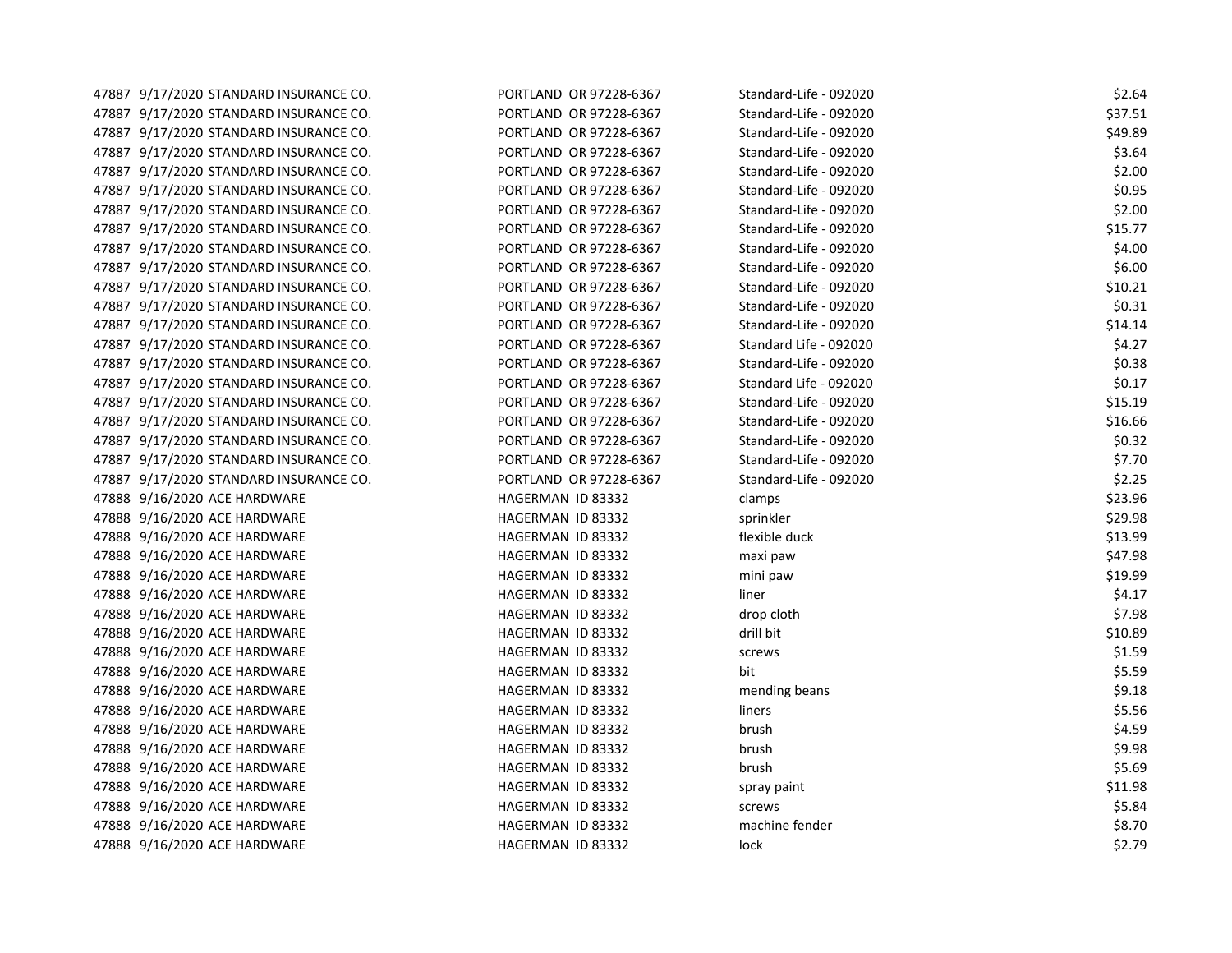| 47888 9/16/2020 ACE HARDWARE          | HAGERMAN ID 83332      | GoJo                      | \$5.98   |
|---------------------------------------|------------------------|---------------------------|----------|
| 47888 9/16/2020 ACE HARDWARE          | HAGERMAN ID 83332      | spray paint               | \$3.99   |
| 47888 9/16/2020 ACE HARDWARE          | HAGERMAN ID 83332      | <b>EAT card</b>           | \$15.99  |
| 47888 9/16/2020 ACE HARDWARE          | HAGERMAN ID 83332      | battery for lawn tractor  | \$49.99  |
| 47888 9/16/2020 ACE HARDWARE          | HAGERMAN ID 83332      | hose                      | \$37.99  |
| 47888 9/16/2020 ACE HARDWARE          | HAGERMAN ID 83332      | hydrap Mod 4              | \$44.99  |
| 47888 9/16/2020 ACE HARDWARE          | HAGERMAN ID 83332      | sprinkler                 | \$47.98  |
| 47888 9/16/2020 ACE HARDWARE          | HAGERMAN ID 83332      | RCA jack                  | \$3.79   |
| 47888 9/16/2020 ACE HARDWARE          | HAGERMAN ID 83332      | 12x2x10                   | \$14.90  |
| 47888 9/16/2020 ACE HARDWARE          | HAGERMAN ID 83332      | key                       | \$3.89   |
| 47888 9/16/2020 ACE HARDWARE          | HAGERMAN ID 83332      | S hooks                   | \$4.78   |
| 47888 9/16/2020 ACE HARDWARE          | HAGERMAN ID 83332      | spray paint               | \$11.98  |
| 47888 9/16/2020 ACE HARDWARE          | HAGERMAN ID 83332      | 2x3/8" fender             | \$2.70   |
| 47888 9/16/2020 ACE HARDWARE          | HAGERMAN ID 83332      | 14/x1" machine w/nuts     | \$1.16   |
| 47888 9/16/2020 ACE HARDWARE          | HAGERMAN ID 83332      | C hooks                   | \$7.17   |
| 47888 9/16/2020 ACE HARDWARE          | HAGERMAN ID 83332      | fixture chains            | \$4.17   |
| 47888 9/16/2020 ACE HARDWARE          | HAGERMAN ID 83332      | saw blade                 | \$31.99  |
| 47888 9/16/2020 ACE HARDWARE          | HAGERMAN ID 83332      | keys                      | \$11.56  |
| 47888 9/16/2020 ACE HARDWARE          | HAGERMAN ID 83332      | key chans                 | \$3.58   |
| 47888 9/16/2020 ACE HARDWARE          | HAGERMAN ID 83332      | ctn. filters              | \$62.16  |
| 47888 9/16/2020 ACE HARDWARE          | HAGERMAN ID 83332      | LN cont ad                | \$5.58   |
| 47888 9/16/2020 ACE HARDWARE          | HAGERMAN ID 83332      | $1/2$ hose                | \$2.76   |
| 47888 9/16/2020 ACE HARDWARE          | HAGERMAN ID 83332      | hose adp                  | \$7.99   |
| 47888 9/16/2020 ACE HARDWARE          | HAGERMAN ID 83332      | hose adp                  | \$6.99   |
| 47888 9/16/2020 ACE HARDWARE          | HAGERMAN ID 83332      | spikes for football field | \$8.76   |
| 47888 9/16/2020 ACE HARDWARE          | HAGERMAN ID 83332      | keys                      | \$5.97   |
| 47888 9/16/2020 ACE HARDWARE          | HAGERMAN ID 83332      | allen set                 | \$4.59   |
| 47888 9/16/2020 ACE HARDWARE          | HAGERMAN ID 83332      | spray paint               | \$11.98  |
| 47888 9/16/2020 ACE HARDWARE          | HAGERMAN ID 83332      | command strip             | \$13.77  |
| 47888 9/16/2020 ACE HARDWARE          | HAGERMAN ID 83332      | 3/4 sw caps               | \$1.98   |
| 47888 9/16/2020 ACE HARDWARE          | HAGERMAN ID 83332      | caulk caps                | \$4.17   |
| 47888 9/16/2020 ACE HARDWARE          | HAGERMAN ID 83332      | caulk gun                 | \$9.99   |
| 47888 9/16/2020 ACE HARDWARE          | HAGERMAN ID 83332      | grease gun                | \$19.99  |
| 47888 9/16/2020 ACE HARDWARE          | HAGERMAN ID 83332      | grease                    | \$9.38   |
| 47888 9/16/2020 ACE HARDWARE          | HAGERMAN ID 83332      | gal. 159-340              | \$65.98  |
| 47888 9/16/2020 ACE HARDWARE          | HAGERMAN ID 83332      | shovel handle             | \$13.99  |
| 47888 9/16/2020 ACE HARDWARE          | HAGERMAN ID 83332      | keys                      | \$6.50   |
| 47888 9/16/2020 ACE HARDWARE          | HAGERMAN ID 83332      | pr. gloves                | \$19.99  |
| 47889 9/16/2020 ADVANCED THERAPY CARE | MOUNTAIN HOME ID 83647 | speech therapy            | \$942.50 |
| 47889 9/16/2020 ADVANCED THERAPY CARE | MOUNTAIN HOME ID 83647 | speech therapy            | \$708.75 |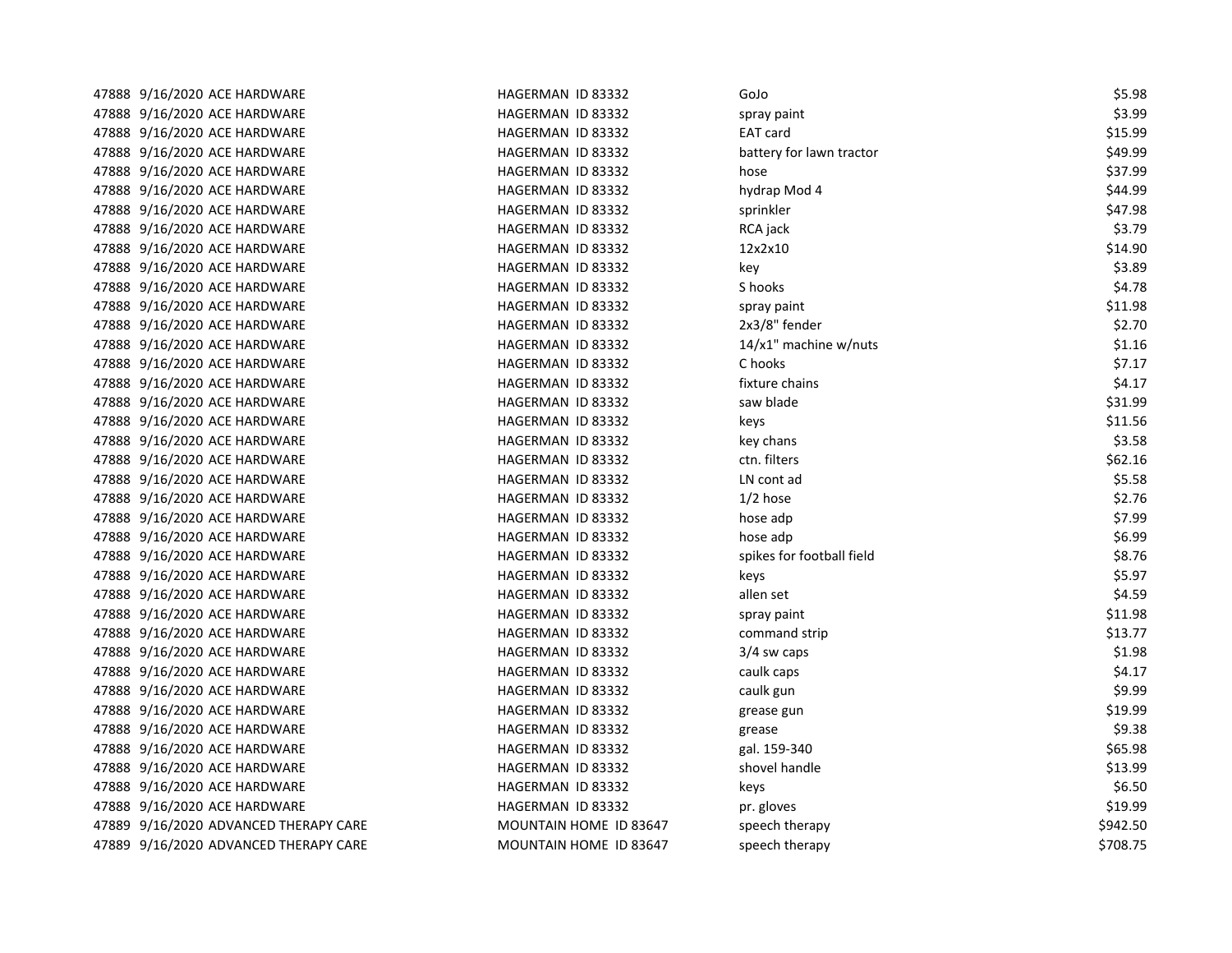47890 9/16/2020 AMAZON CAPITAL SERVICES SEATTLE WA 981245184 47890 9/16/2020 AMAZON CAPITAL SERVICES SEATTLE WA 981245184 47890 9/16/2020 AMAZON CAPITAL SERVICES SEATTLE WA 981245184 47890 9/16/2020 AMAZON CAPITAL SERVICES SEATTLE WA 981245184 47890 9/16/2020 AMAZON CAPITAL SERVICES SEATTLE WA 981245184 47890 9/16/2020 AMAZON CAPITAL SERVICES SEATTLE WA 981245184 47890 9/16/2020 AMAZON CAPITAL SERVICES SEATTLE WA 981245184 47890 9/16/2020 AMAZON CAPITAL SERVICES SEATTLE WA 981245184 47890 9/16/2020 AMAZON CAPITAL SERVICES SEATTLE WA 981245184 47890 9/16/2020 AMAZON CAPITAL SERVICES SEATTLE WA 981245184 47890 9/16/2020 AMAZON CAPITAL SERVICES SEATTLE WA 981245184 47890 9/16/2020 AMAZON CAPITAL SERVICES SEATTLE WA 981245184 47890 9/16/2020 AMAZON CAPITAL SERVICES SEATTLE WA 981245184 47890 9/16/2020 AMAZON CAPITAL SERVICES SEATTLE WA 981245184 47890 9/16/2020 AMAZON CAPITAL SERVICES SEATTLE WA 981245184 47890 9/16/2020 AMAZON CAPITAL SERVICES SEATTLE WA 981245184 47890 9/16/2020 AMAZON CAPITAL SERVICES SEATTLE WA 981245184 47890 9/16/2020 AMAZON CAPITAL SERVICES SEATTLE WA 981245184 47890 9/16/2020 AMAZON CAPITAL SERVICES SEATTLE WA 981245184 47890 9/16/2020 AMAZON CAPITAL SERVICES SEATTLE WA 981245184 47890 9/16/2020 AMAZON CAPITAL SERVICES SEATTLE WA 981245184 47890 9/16/2020 AMAZON CAPITAL SERVICES SEATTLE WA 981245184 47890 9/16/2020 AMAZON CAPITAL SERVICES SEATTLE WA 981245184 47890 9/16/2020 AMAZON CAPITAL SERVICES SEATTLE WA 981245184 47890 9/16/2020 AMAZON CAPITAL SERVICES SEATTLE WA 981245184 47890 9/16/2020 AMAZON CAPITAL SERVICES SEATTLE WA 981245184 47890 9/16/2020 AMAZON CAPITAL SERVICES SEATTLE WA 981245184 47890 9/16/2020 AMAZON CAPITAL SERVICES SEATTLE WA 981245184 47890 9/16/2020 AMAZON CAPITAL SERVICES SEATTLE WA 981245184 47890 9/16/2020 AMAZON CAPITAL SERVICES SEATTLE WA 981245184 47890 9/16/2020 AMAZON CAPITAL SERVICES SEATTLE WA 981245184 47890 9/16/2020 AMAZON CAPITAL SERVICES SEATTLE WA 981245184 47890 9/16/2020 AMAZON CAPITAL SERVICES SEATTLE WA 981245184 47890 9/16/2020 AMAZON CAPITAL SERVICES SEATTLE WA 981245184 47890 9/16/2020 AMAZON CAPITAL SERVICES SEATTLE WA 981245184 47890 9/16/2020 AMAZON CAPITAL SERVICES SEATTLE WA 981245184 47890 9/16/2020 AMAZON CAPITAL SERVICES SEATTLE WA 981245184 47890 9/16/2020 AMAZON CAPITAL SERVICES SEATTLE WA 981245184 47890 9/16/2020 AMAZON CAPITAL SERVICES SEATTLE WA 981245184 47890 9/16/2020 AMAZON CAPITAL SERVICES SEATTLE WA 981245184

| wifi adapter for desktop                       | \$39.98    |
|------------------------------------------------|------------|
| pk. primary journal                            | \$45.98    |
| pk. pocket portfolios blue                     | \$16.99    |
| pk. pocket portfolios red                      | \$16.99    |
| pet step                                       | \$29.98    |
| chart tablet                                   | \$14.96    |
| construction paper assorted                    | \$12.48    |
| fingertip moisteners                           | \$3.49     |
| mesh magnetic storage bags                     | \$17.39    |
| bx. hanging file folders                       | \$11.49    |
| desk organizer                                 | \$17.88    |
| post-it tabs                                   | \$3.99     |
| <b>HEPA</b> purifier                           | \$319.00   |
| HEPA & odor combo filter                       | \$49.95    |
| replacement filter                             | \$16.99    |
| discount                                       | $-51.34$   |
| pk. 5-panel instant drug test kits             | \$44.02    |
| digital thermometer                            | \$57.98    |
| office chairs                                  | \$241.48   |
| face shields 20-pack                           | \$133.49   |
| toner cartridge magenta                        | \$109.89   |
| toner cartridge yellow                         | \$109.89   |
| toner cartridge cyan                           | \$109.89   |
| toner cartridge black                          | \$169.78   |
| shredder                                       | \$123.00   |
| toner TN-736                                   | \$53.99    |
| desk reference system                          | \$54.70    |
| index tabs                                     | \$4.85     |
| GPC toner cartridge                            | \$89.28    |
| post-it notes                                  | \$43.96    |
| paper clips                                    | \$23.97    |
| time-card rack                                 | \$179.94   |
| office chairs                                  | \$278.97   |
| shipping                                       | \$29.97    |
| RETURN time-card rack                          | $-$179.94$ |
| Intel 1.25gbs converged network adapter        | \$94.99    |
| pkg. shields                                   | \$32.90    |
| pk. 4-way plastic connectors for plexiglass sc | \$28.00    |
| HES door electric strike                       | \$259.10   |
| 1080p Webcams                                  | \$472.35   |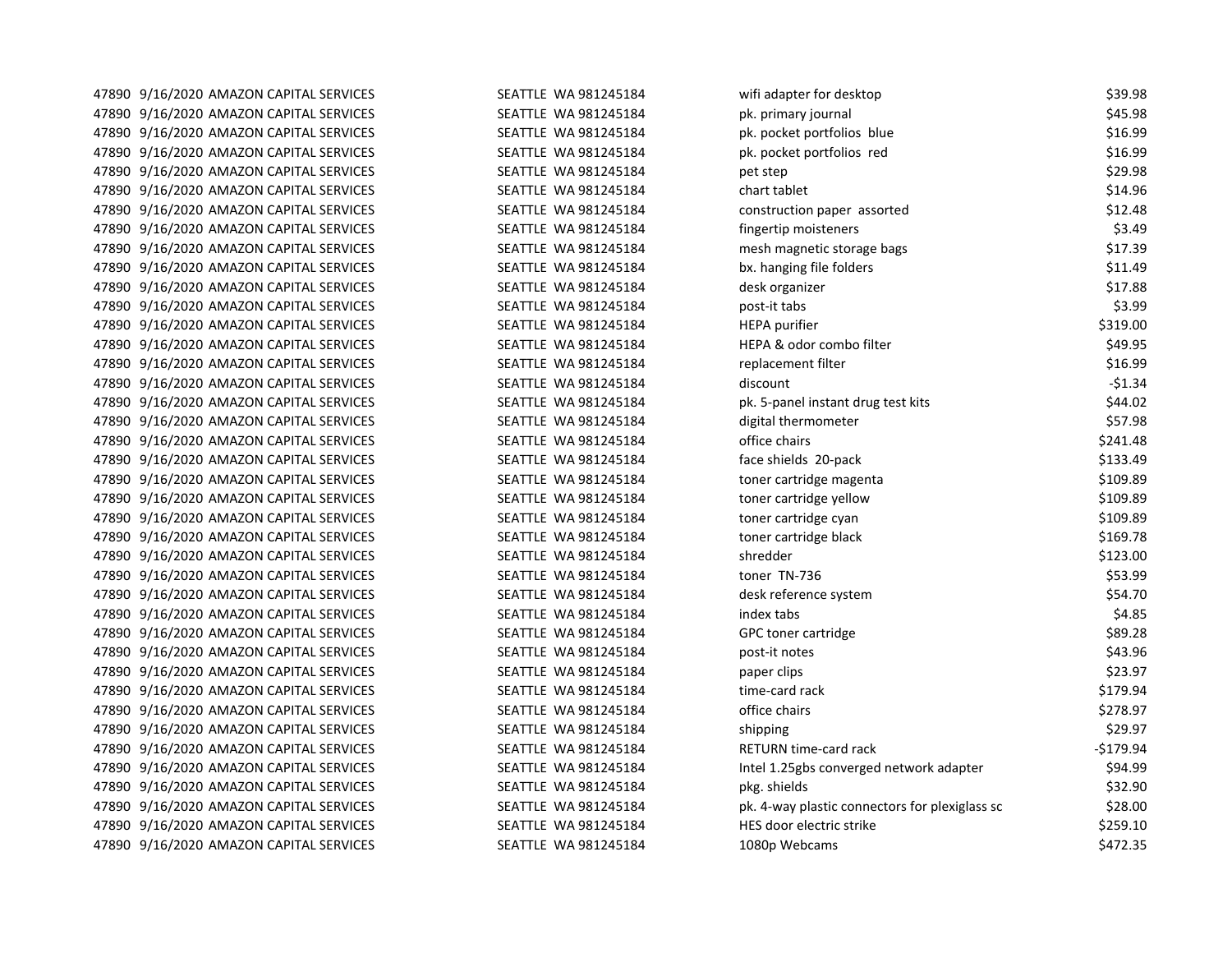47890 9/16/2020 AMAZON CAPITAL SERVICES SEATTLE WA 981245184 47890 9/16/2020 AMAZON CAPITAL SERVICES SEATTLE WA 981245184 47890 9/16/2020 AMAZON CAPITAL SERVICES SEATTLE WA 981245184 47890 9/16/2020 AMAZON CAPITAL SERVICES SEATTLE WA 981245184 47890 9/16/2020 AMAZON CAPITAL SERVICES SEATTLE WA 981245184 47890 9/16/2020 AMAZON CAPITAL SERVICES SEATTLE WA 981245184 WEB 47890 9/16/2020 AMAZON CAPITAL SERVICES SEATTLE WA 981245184 47891 9/16/2020 BE PUBLISHING INC WARWICK RI 02888 47892 9/16/2020 Brown Jim **Hagerman ID 83332** reimbursement for planner  $\frac{363332}{2}$ 47893 9/16/2020 Callen Refrigeration Heating & Air Cond Filer ID 83328 47894 9/16/2020 Petty Cash 47895 9/16/2020 CAXTON PRINTERS CALDWELL ID 83605 47895 9/16/2020 CAXTON PRINTERS CALDWELL ID 83605 47896 9/16/2020 CHAPPEL'S MARKET HAGERMAN ID 83332 47896 9/16/2020 CHAPPEL'S MARKET **HAGERMAN ID 83332** 47896 9/16/2020 CHAPPEL'S MARKET NAGERMAN ID 83332 47896 9/16/2020 CHAPPEL'S MARKET HAGERMAN ID 83332 47897 9/16/2020 CHARLIE'S PRODUCE SEATTLE WA 98124 47897 9/16/2020 CHARLIE'S PRODUCE SEATTLE WA 98124 47898 9/16/2020 CITY OF HAGERMAN HAGERMAN HAGERMAN ID 83332 47898 9/16/2020 CITY OF HAGERMAN HAGERMAN HAGERMAN ID 83332 47898 9/16/2020 CITY OF HAGERMAN HAGERMAN HAGERMAN ID 83332 47898 9/16/2020 CITY OF HAGERMAN HAGERMAN HAGERMAN ID 83332 47899 9/16/2020 COATES CATERING & CONCESSIONS THAGERMAN ID 83332 47900 9/16/2020 ExploreLearning Boston MA 02284-4615 Gizmo teacher in the Boston MA 02284-4615 47901 9/16/2020 Express Service 208 Jerome ID 83338 47902 9/16/2020 FIRE & ICE QUICK FIX CO. INC **JEROME ID 83338** 47903 9/16/2020 FIRST BOOK WASHINGTON DC 20004 47903 9/16/2020 FIRST BOOK WASHINGTON DC 20004 47903 9/16/2020 FIRST BOOK WASHINGTON DC 20004 47903 9/16/2020 FIRST BOOK WASHINGTON DC 20004 47903 9/16/2020 FIRST BOOK WASHINGTON DC 20004 47903 9/16/2020 FIRST BOOK WASHINGTON DC 20004 47903 9/16/2020 FIRST BOOK WASHINGTON DC 20004 47903 9/16/2020 FIRST BOOK WASHINGTON DC 20004 47903 9/16/2020 FIRST BOOK WASHINGTON DC 20004 47903 9/16/2020 FIRST BOOK WASHINGTON DC 20004 47903 9/16/2020 FIRST BOOK WASHINGTON DC 20004 47903 9/16/2020 FIRST BOOK The Pinanta That the Pinanta That the Pinanta That the Pinanta That the Farm Maine 47903 9/16/2020 FIRST BOOK IMAGHINGTON DC 20004 IMAGHINGTON DC 20004

| JSB extenders                                  | \$133.50   |
|------------------------------------------------|------------|
| aptop charger                                  | \$111.92   |
| aptop charger for Lenovo ThinkPad              | \$206.80   |
| eplacement screen for Chromebooks              | \$598.00   |
| JSB wifi adapter                               | \$126.90   |
| webcam w/microphone                            | \$339.80   |
| FP-link wifi network adapter for desktop       | \$19.98    |
| duTyping online keyboarding software           | \$329.70   |
| eimbursement for planner                       | \$36.03    |
| epair AC in 1st grade room                     | \$335.00   |
| betty cash for postage - high school office    | \$45.60    |
| ox. paper clip                                 | \$6.65     |
| class record book                              | \$9.62     |
| ood for cafeteria                              | \$7.37     |
| ood for cafeteria                              | \$9.88     |
| supplies for staff training                    | \$26.45    |
| ood supplies                                   | \$738.02   |
| oroduce for cafeteria                          | \$130.00   |
| produce for cafeteria                          | \$104.25   |
| water/sewer old gym                            | \$179.58   |
| water/sewer elementary                         | \$186.70   |
| water/sewer ag building                        | \$152.27   |
| water/sewer high school                        | \$565.20   |
| taff lunch catering                            | \$213.10   |
| Gizmo teacher license                          | \$787.50   |
| baper & soap supplies                          | \$1,407.90 |
| epair dishwasher                               | \$60.00    |
| A Boy Called Bat                               | \$2.85     |
| A Place to Land: Martin Luther Jr.             | \$5.85     |
| Mighty Tug                                     | \$2.20     |
| Nonderland                                     | \$2.20     |
| A Boy Called Bat #2: Bat and the Waiting Game  | \$2.85     |
| Orphan Island                                  | \$3.10     |
| A Boy Called Bat #3: Bat and the End of Everyt | \$2.36     |
| Robot Go Bot!                                  | \$2.50     |
| An Elephant & Piggie Biggie                    | \$4.10     |
| My Papi Has a Motorcycle                       | \$6.50     |
| The Care and Feeding of a Pet Black Hole       | \$3.80     |
| The Pinanta That the Farm Maiden Hung          | \$7.40     |
| magine                                         | \$6.20     |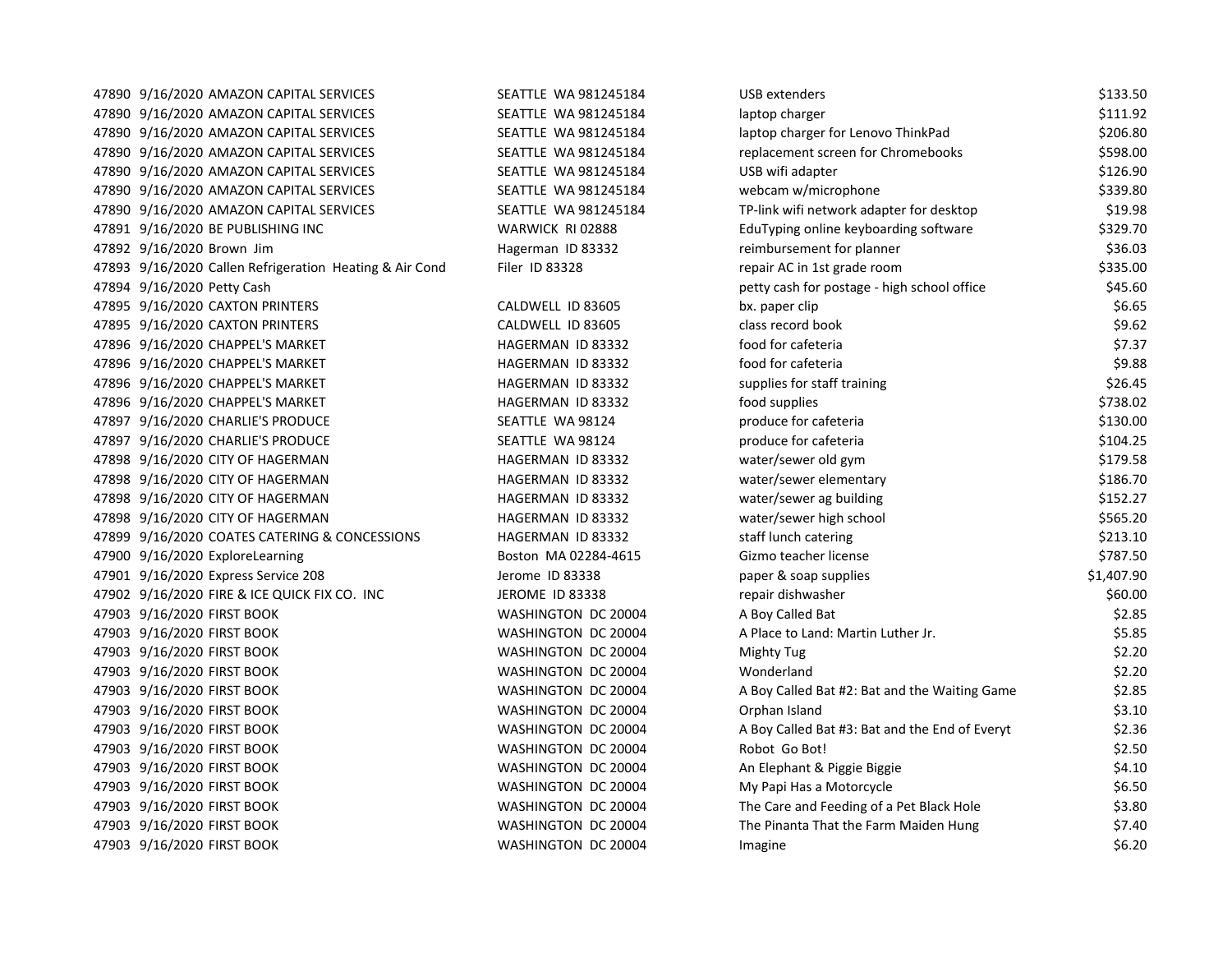47903 9/16/2020 FIRST BOOK BABY TO MASHINGTON DC 20004 BABY 47903 9/16/2020 FIRST BOOK BABY TO MASHINGTON DC 20004 BABY 47903 9/16/2020 FIRST BOOK WASHINGTON DC 20004 V 47903 9/16/2020 FIRST BOOK The Next President: Next President: Next President: Next President: The Next President 47903 9/16/2020 FIRST BOOK WASHINGTON DC 20004 I 47903 9/16/2020 FIRST BOOK **WASHINGTON DC 20004** O 47903 9/16/2020 FIRST BOOK SUNNESS AND RESOUND THE SUNNESS WASHINGTON DC 20004 SI 47903 9/16/2020 FIRST BOOK THE UNDEFEATED MASHINGTON DC 20004 The UNDEFEATED BY 47903 9/16/2020 FIRST BOOK **WASHINGTON DC 20004** H 47903 9/16/2020 FIRST BOOK WASHINGTON DC 20004 discount -\$19.57 47903 9/16/2020 FIRST BOOK The Season of Season os Styling WASHINGTON DC 20004 The Season of Season of Season o 47904 9/16/2020 Follett School Solutions Inc. Chicago IL 60693-0918 elementary renewal  $\epsilon$ 47904 9/16/2020 Follett School Solutions Inc. Chicago IL 60693-0918 secondary renewal \$762.67 47905 9/16/2020 FRANZ FAMILY BAKERIES LOS ANGELES CA 90074-2654 for 47905 9/16/2020 FRANZ FAMILY BAKERIES LOS ANGELES CA 90074-2654 for care for care for care for care for care for care for care for care for care for care for care for care for care for care for care for care for care for c 47906 9/16/2020 GoodSource Solutions **Emmett ID 83617** for career for career for career for career for career for career for career for career for career for career for career for career for career for career for career fo 47906 9/16/2020 GoodSource Solutions **Emmett ID 83617** for career for career for career for career for career for career for career for career for career for career for career for career for career for career for career fo 47906 9/16/2020 GoodSource Solutions **For career Emmett ID 83617** for career for career for career for career for career for career for career for career for career for career for career for career for career for career fo 47906 9/16/2020 GoodSource Solutions **Emmett ID 83617** for career for career for career for career for career for career for career for career for career for career for career for career for career for career for career fo 47907 9/16/2020 GOODING SCHOOL-FOOD SERVICE GOODING ID 83330 bid co-op membership feed and membership feed and 47908 9/16/2020 HAGERMAN HIGH SCHOOL THE SOLUTION HAGERMAN ID 83332 47909 9/16/2020 HAGERMAN JNT SCHOOL DISTRICT STATES IN STATISTICS IN STATISTICS IN STATISTICS IN STAFF LUNCH R 47910 9/16/2020 ID DIGITAL LEARNING ACADEMY BOISE ID 83707 NATH 8B \$600.000 M 47910 9/16/2020 ID DIGITAL LEARNING ACADEMY BOISE ID 83707 FAMILY BOISE A - HIGH SCHOOL & FAMILY SCHOOL & RES 47911 9/16/2020 Idaho High School Activities Association Boise ID 83704 compared to the Rose 47912 9/16/2020 Idaho School District Council boise ID 83705-1501 annual dues and annual dues \$50.000 and due 47913 9/16/2020 Idaho Department of Education Boise ID 83720-0027 fi 47914 9/16/2020 IDAHO POWER COMPANY BOISE ID 83721-0030 old gym \$168.85 47914 9/16/2020 IDAHO POWER COMPANY BOISE ID 83721-0030 ir 47914 9/16/2020 IDAHO POWER COMPANY BOISE ID 83721-0030 e 47914 9/16/2020 IDAHO POWER COMPANY BOISE ID 83721-0030 ag building \$471.447914 9/16/2020 IDAHO POWER COMPANY 47914 9/16/2020 IDAHO POWER COMPANY BOISE ID 83721-0030 http:// 47914 9/16/2020 IDAHO POWER COMPANY BOISE ID 83721-0030 outside the light of the lighting sector of the light o 47915 9/16/2020 INTEGRATED TECHNOLOGIES TWIN FALLS ID 83303-1843 co 47915 9/16/2020 INTEGRATED TECHNOLOGIES TWIN FALLS ID 83303-1843 co 47915 9/16/2020 INTEGRATED TECHNOLOGIES TWIN FALLS ID 83303-1843 co 47916 9/16/2020 KIRT L. MARTIN HAGERMAN ID 83332 reimburse for bee treatment \$15.89 47917 9/16/2020 LOWE'S HOME IMPROVEMENT ATLANTA GA 30353-0954 materials for models for models for models for m 47917 9/16/2020 LOWE'S HOME IMPROVEMENT ATLANTA GA 30353-0954 paint breakroom \$11 47918 9/16/2020 MASON TROPHIES TWIN FALLS ID 83303-0071 shipping \$4.000 shipping \$4.000 shipping \$4.000 shipping \$4.000 shipping \$4.000 shipping \$4.000 shipping \$4.000 shipping \$4.000 shipping \$4.000 shipping \$4.000 shippi

| abymouse #1: Queen of the World!              | \$3.50     |
|-----------------------------------------------|------------|
| abymouse #: Our Herog                         | \$3.50     |
| Vho is Malala Yousafzai?                      | \$2.90     |
| he Next President: The Unexpected Beginnings. | \$7.05     |
| Will Eat You!                                 | \$2.25     |
| )cean! Waves for All                          | \$5.85     |
| un! One in a Billion                          | \$5.60     |
| he Undefeated                                 | \$8.30     |
| lippos Are Huge!                              | \$3.50     |
| iscount                                       | $-519.57$  |
| he Season os Styx Malone                      | \$3.50     |
| lementary library renewal                     | \$762.67   |
| econdary library renewal                      | \$762.67   |
| ood for cafeteria                             | \$28.19    |
| pod for cafeteria                             | \$36.75    |
| ood for cafeteria                             | \$39.06    |
| ood for cafeteria                             | \$3,240.51 |
| ood for cafeteria                             | \$885.52   |
| ood for cafeteria                             | \$148.50   |
| id co-op membership fee 2020-21               | \$30.00    |
| * VOID **                                     | \$0.00     |
| taff lunch reimbursement                      | \$136.90   |
| Aath 8B                                       | \$600.00   |
| arth Science A - High School                  | \$75.00    |
| oaches cards                                  | \$140.00   |
| nnual dues                                    | \$50.00    |
| ingerprint fee escrow                         | \$300.00   |
| ld gym                                        | \$168.85   |
| rigation pump                                 | \$208.76   |
| lementary school                              | \$1,444.11 |
| g building                                    | \$471.24   |
| igh school                                    | \$1,815.27 |
| utside lighting                               | \$62.72    |
| opier maintenance elementary                  | \$7.65     |
| opier maintenance elementary                  | \$29.50    |
| opier maintenance secondary                   | \$23.99    |
| eimburse for bee treatment                    | \$15.89    |
| naterials for skirting for modulars           | \$357.04   |
| aint & supplies for HS teacher breakroom      | \$119.76   |
| hipping                                       | \$4.00     |
|                                               |            |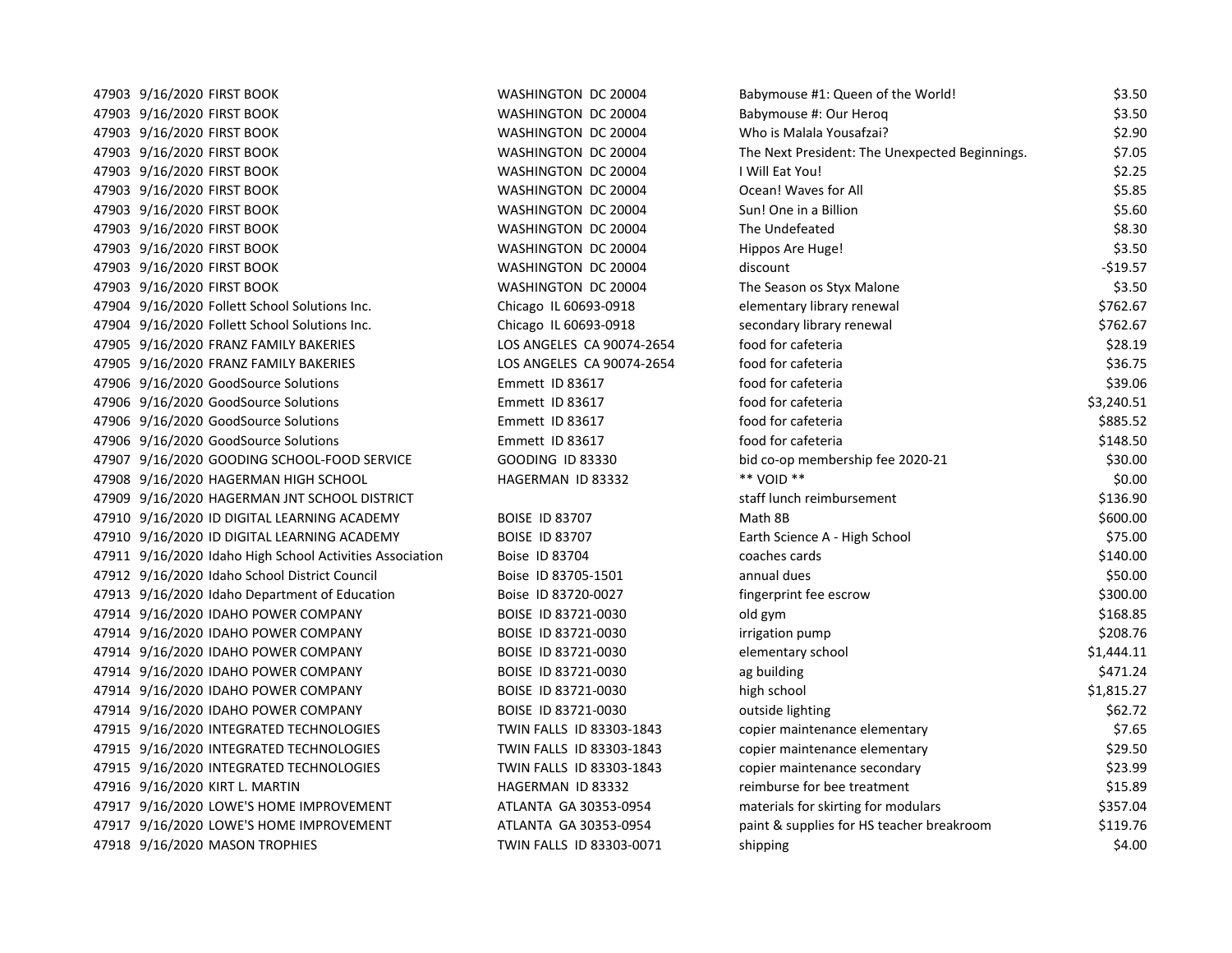| 47918 9/16/2020 MASON TROPHIES              | TWIN FALLS ID 83303-0071       | engraving                               | \$11.60    |
|---------------------------------------------|--------------------------------|-----------------------------------------|------------|
| 47918 9/16/2020 MASON TROPHIES              | TWIN FALLS ID 83303-0071       | sign - no dogs allowed                  | \$35.20    |
| 47918 9/16/2020 MASON TROPHIES              | TWIN FALLS ID 83303-0071       | name plates (Gossi Henslee Maki Strong) | \$16.00    |
| 47919 9/16/2020 MATTHEW BENDER & CO INC     | DALLAS TX 75373-3106           | Idaho Code 2020                         | \$67.45    |
| 47919 9/16/2020 MATTHEW BENDER & CO INC     | DALLAS TX 75373-3106           | shipping                                | \$26.10    |
| 47919 9/16/2020 MATTHEW BENDER & CO INC     | DALLAS TX 75373-3106           | Idaho Code 2020                         | \$67.45    |
| 47919 9/16/2020 MATTHEW BENDER & CO INC     | DALLAS TX 75373-3106           | Idaho Code 2020                         | \$67.45    |
| 47920 9/16/2020 Meadow Gold Dairy           | ATLANTA GA 30374-6496          | dairy products for cafeteria            | \$746.43   |
| 47920 9/16/2020 Meadow Gold Dairy           | ATLANTA GA 30374-6496          | dairy products for cafeteria            | \$725.55   |
| 47920 9/16/2020 Meadow Gold Dairy           | ATLANTA GA 30374-6496          | dairy products for cafeteria            | \$101.70   |
| 47921 9/16/2020 OFFICE DEPOT                | CHICAGO IL 60680-1040          | 334901 toner TN-760 (Lynn)              | \$65.44    |
| 47921 9/16/2020 OFFICE DEPOT                | CHICAGO IL 60680-1040          | 4054114 dz. pens Pilot gel black        | \$17.99    |
| 47921 9/16/2020 OFFICE DEPOT                | CHICAGO IL 60680-1040          | 533767 pk. stick pens assorted          | \$1.88     |
| 47921 9/16/2020 OFFICE DEPOT                | CHICAGO IL 60680-1040          | 908715 bx. staples heavy-duty 1/4"      | \$5.62     |
| 47921 9/16/2020 OFFICE DEPOT                | CHICAGO IL 60680-1040          | 495549 stapler heavy-duty               | \$23.75    |
| 47921 9/16/2020 OFFICE DEPOT                | CHICAGO IL 60680-1040          | 206426 pk. eraser caps assorted         | \$1.70     |
| 47921 9/16/2020 OFFICE DEPOT                | CHICAGO IL 60680-1040          | 316471 bx. file folders                 | \$19.92    |
| 47921 9/16/2020 OFFICE DEPOT                | CHICAGO IL 60680-1040          | 860581 reams copy paper tan             | \$10.02    |
| 47922 9/16/2020 Pacific Steel & Recycling   | Twin Falls ID 83303-1413       | 10 guage x 8' x 4 (3)                   | \$326.83   |
| 47922 9/16/2020 Pacific Steel & Recycling   | Twin Falls ID 83303-1413       | 14 guage x 8' x 4 (3)                   | \$170.84   |
| 47922 9/16/2020 Pacific Steel & Recycling   | Twin Falls ID 83303-1413       | fuel surcharge                          | \$3.20     |
| 47922 9/16/2020 Pacific Steel & Recycling   | Twin Falls ID 83303-1413       | $1/3 \times 3$ HR flat 20' (3)          | \$79.21    |
| 47922 9/16/2020 Pacific Steel & Recycling   | Twin Falls ID 83303-1413       | $1/4 \times 1$ HR flat 20' (10)         | \$102.84   |
| 47922 9/16/2020 Pacific Steel & Recycling   | Twin Falls ID 83303-1413       | $1/8 \times 1$ HR Strip 20' (10)        | \$60.61    |
| 47922 9/16/2020 Pacific Steel & Recycling   | Twin Falls ID 83303-1413       | 2 x2 x 120 24' square tube (4)          | \$198.39   |
| 47922 9/16/2020 Pacific Steel & Recycling   | Twin Falls ID 83303-1413       | less prior credit balance               | -\$140.18  |
| 47923 9/16/2020 QUEST CPAs PLLC.            | PAYETTE ID 83661               | audit fee - final billing               | \$4,500.00 |
| 47924 9/16/2020 QUILL LLC                   | PALATINE IL 60094-4080         | engraved signs                          | \$33.58    |
| 47924 9/16/2020 QUILL LLC                   | PALATINE IL 60094-4080         | sign holders desk 10x2" gold            | \$21.18    |
| 47925 9/16/2020 RENAISSANCE LEARNING INC    | WISCONSIN RAPIDS WI 54495-8036 | AR subscription renewal                 | \$1,716.00 |
| 47925 9/16/2020 RENAISSANCE LEARNING INC    | WISCONSIN RAPIDS WI 54495-8036 | AR platform renewal                     | \$750.00   |
| 47926 9/16/2020 Rochester 100 Inc.          | Rochester NY 14692             | black Nicky's 4-pocket folder           | \$350.00   |
| 47926 9/16/2020 Rochester 100 Inc.          | Rochester NY 14692             | orange Nicky's communication folders    | \$202.50   |
| 47927 9/16/2020 Savvas Learning Company LLC | Atlanta GA 30384-9496          | Algebra 1                               | \$509.40   |
| 47927 9/16/2020 Savvas Learning Company LLC | Atlanta GA 30384-9496          | math program 6-8                        | \$818.80   |
| 47927 9/16/2020 Savvas Learning Company LLC | Atlanta GA 30384-9496          | Algebra 2                               | \$509.40   |
| 47927 9/16/2020 Savvas Learning Company LLC | Atlanta GA 30384-9496          | Geometry                                | \$509.40   |
| 47928 9/16/2020 SCHOLASTIC INC              | JEFFERSON CITY MO 65102-7502   | shipping                                | \$2.67     |
| 47928 9/16/2020 SCHOLASTIC INC              | JEFFERSON CITY MO 65102-7502   | Scholastic News 1                       | \$155.25   |
| 47928 9/16/2020 SCHOLASTIC INC              | JEFFERSON CITY MO 65102-7502   | shipping                                | \$15.53    |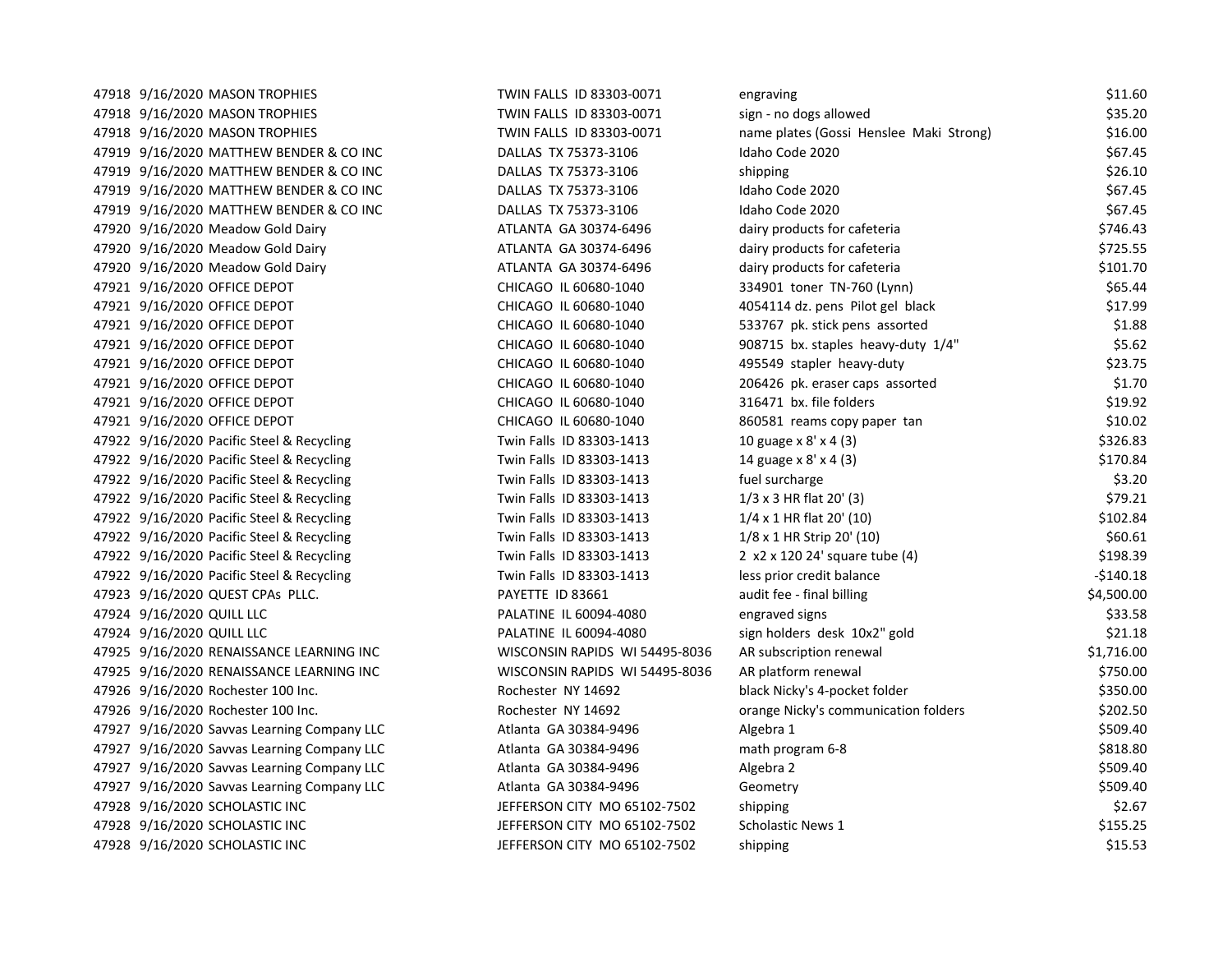| 47928 | 9/16/2020 SCHOLASTIC INC         |
|-------|----------------------------------|
| 47928 | 9/16/2020 SCHOLASTIC INC         |
| 47928 | 9/16/2020 SCHOLASTIC INC         |
| 47928 | 9/16/2020 SCHOLASTIC INC         |
| 47928 | 9/16/2020 SCHOLASTIC INC         |
| 47928 | 9/16/2020 SCHOLASTIC INC         |
| 47928 | 9/16/2020 SCHOLASTIC INC         |
| 47928 | 9/16/2020 SCHOLASTIC INC         |
| 47928 | 9/16/2020 SCHOLASTIC INC         |
| 47928 | 9/16/2020 SCHOLASTIC INC         |
| 47928 | 9/16/2020 SCHOLASTIC INC         |
| 47928 | 9/16/2020 SCHOLASTIC INC         |
| 47928 | 9/16/2020 SCHOLASTIC INC         |
| 47928 | 9/16/2020 SCHOLASTIC INC         |
| 47928 | 9/16/2020 SCHOLASTIC INC         |
| 47928 | 9/16/2020 SCHOLASTIC INC         |
| 47928 | 9/16/2020 SCHOLASTIC INC         |
| 47928 | 9/16/2020 SCHOLASTIC INC         |
| 47928 | 9/16/2020 SCHOLASTIC INC         |
| 47929 | 9/16/2020 SHAMROCK FOODS         |
| 47929 | 9/16/2020 SHAMROCK FOODS         |
| 47929 | 9/16/2020 SHAMROCK FOODS         |
| 47929 | 9/16/2020 SHAMROCK FOODS         |
| 47929 | 9/16/2020 SHAMROCK FOODS         |
| 47929 | 9/16/2020 SHAMROCK FOODS         |
| 47929 | 9/16/2020 SHAMROCK FOODS         |
| 47930 | 9/16/2020 STATE INSURANCE FUND   |
| 47931 | 9/16/2020 STATE TAX COMMISSION   |
| 47931 | 9/16/2020 STATE TAX COMMISSION   |
| 47932 | 9/16/2020 SYSCO Idaho Inc.       |
| 47933 | 9/16/2020 TEACHER SYNERGY<br>LLC |
| 47933 | LLC<br>9/16/2020 TEACHER SYNERGY |
| 47933 | LLC<br>9/16/2020 TEACHER SYNERGY |
| 47933 | 9/16/2020 TEACHER SYNERGY<br>LLC |
| 47933 | 9/16/2020 TEACHER SYNERGY<br>LLC |
| 47933 | 9/16/2020 TEACHER SYNERGY<br>LLC |
| 47933 | 9/16/2020 TEACHER SYNERGY<br>LLC |
| 47934 | 9/16/2020 The Blind Store        |
| 47935 | 9/16/2020 1000 Springs Resort    |
| 47936 | 9/16/2020 TREASURE VALLEY COFFE  |

| 47928 9/16/2020 SCHOLASTIC INC             | JEFFERSON CITY MO 65102-7502 | <b>Scholastic News 2</b>                      | \$103.50   |
|--------------------------------------------|------------------------------|-----------------------------------------------|------------|
| 47928 9/16/2020 SCHOLASTIC INC             | JEFFERSON CITY MO 65102-7502 | shipping                                      | \$10.35    |
| 47928 9/16/2020 SCHOLASTIC INC             | JEFFERSON CITY MO 65102-7502 | Sciencespin 2                                 | \$17.82    |
| 47928 9/16/2020 SCHOLASTIC INC             | JEFFERSON CITY MO 65102-7502 | shipping                                      | \$1.78     |
| 47928 9/16/2020 SCHOLASTIC INC             | JEFFERSON CITY MO 65102-7502 | <b>Scholastic News 3</b>                      | \$166.75   |
| 47928 9/16/2020 SCHOLASTIC INC             | JEFFERSON CITY MO 65102-7502 | shipping                                      | \$16.68    |
| 47928 9/16/2020 SCHOLASTIC INC             | JEFFERSON CITY MO 65102-7502 | Sciencespin 3-6                               | \$28.71    |
| 47928 9/16/2020 SCHOLASTIC INC             | JEFFERSON CITY MO 65102-7502 | shipping                                      | \$2.87     |
| 47928 9/16/2020 SCHOLASTIC INC             | JEFFERSON CITY MO 65102-7502 | Scholastic News 4                             | \$155.25   |
| 47928 9/16/2020 SCHOLASTIC INC             | JEFFERSON CITY MO 65102-7502 | shipping                                      | \$15.53    |
| 47928 9/16/2020 SCHOLASTIC INC             | JEFFERSON CITY MO 65102-7502 | Superscience                                  | \$209.72   |
| 47928 9/16/2020 SCHOLASTIC INC             | JEFFERSON CITY MO 65102-7502 | shipping                                      | \$20.97    |
| 47928 9/16/2020 SCHOLASTIC INC             | JEFFERSON CITY MO 65102-7502 | Scholastic News 5/6                           | \$155.25   |
| 47928 9/16/2020 SCHOLASTIC INC             | JEFFERSON CITY MO 65102-7502 | shipping                                      | \$15.53    |
| 47928 9/16/2020 SCHOLASTIC INC             | JEFFERSON CITY MO 65102-7502 | Sciencespin 3-6                               | \$26.73    |
| 47928 9/16/2020 SCHOLASTIC INC             | JEFFERSON CITY MO 65102-7502 | Scholastic News 5/6                           | \$155.25   |
| 47928 9/16/2020 SCHOLASTIC INC             | JEFFERSON CITY MO 65102-7502 | shipping                                      | \$15.53    |
| 47928 9/16/2020 SCHOLASTIC INC             | JEFFERSON CITY MO 65102-7502 | My Big World                                  | \$132.00   |
| 47928 9/16/2020 SCHOLASTIC INC             | JEFFERSON CITY MO 65102-7502 | shipping                                      | \$13.20    |
| 47929 9/16/2020 SHAMROCK FOODS             | SEATTLE WA 98124-1846        | food for cafeteria                            | \$192.98   |
| 47929 9/16/2020 SHAMROCK FOODS             | SEATTLE WA 98124-1846        | cs. cutlery                                   | \$104.58   |
| 47929 9/16/2020 SHAMROCK FOODS             | SEATTLE WA 98124-1846        | cs. cutlery                                   | \$17.43    |
| 47929 9/16/2020 SHAMROCK FOODS             | SEATTLE WA 98124-1846        | food for cafeteria                            | \$342.33   |
| 47929 9/16/2020 SHAMROCK FOODS             | SEATTLE WA 98124-1846        | food for cafeteria                            | \$60.57    |
| 47929 9/16/2020 SHAMROCK FOODS             | SEATTLE WA 98124-1846        | bx. gloves vinyl                              | \$26.14    |
| 47929 9/16/2020 SHAMROCK FOODS             | SEATTLE WA 98124-1846        | food for cafeteria                            | \$58.28    |
| 47930 9/16/2020 STATE INSURANCE FUND       | <b>BOISE ID 83720</b>        | worker's comp premium                         | \$590.00   |
| 47931 9/16/2020 STATE TAX COMMISSION       | <b>BOISE ID 83720</b>        | sales tax - high school August                | \$44.72    |
| 47931 9/16/2020 STATE TAX COMMISSION       | <b>BOISE ID 83720</b>        | sales tax August                              | \$1.79     |
| 47932 9/16/2020 SYSCO Idaho Inc.           | Boise ID 83717-0007          | food for cafeteria                            | \$1,872.25 |
| 47933 9/16/2020 TEACHER SYNERGY LLC        | CHICAGO IL 60675             | shipping                                      | \$5.81     |
| 47933 9/16/2020 TEACHER SYNERGY LLC        | CHICAGO IL 60675             | 3891126 QR credit cards & digital banking     | \$14.00    |
| 47933 9/16/2020 TEACHER SYNERGY LLC        | CHICAGO IL 60675             | processing fee                                | \$2.99     |
| 47933 9/16/2020 TEACHER SYNERGY LLC        | CHICAGO IL 60675             | 4288559 1st gr science growing! bundle        | \$36.79    |
| 47933 9/16/2020 TEACHER SYNERGY LLC        | CHICAGO IL 60675             | 3998615 1st gr social studies year-long bundl | \$30.00    |
| 47933 9/16/2020 TEACHER SYNERGY LLC        | CHICAGO IL 60675             | 294786 classroom economy & banking unit       | \$12.99    |
| 47933 9/16/2020 TEACHER SYNERGY LLC        | CHICAGO IL 60675             | 3973398 cursive handwriting practice - biogra | \$19.95    |
| 47934 9/16/2020 The Blind Store            | Twin Falls ID 83301          | blackout shade                                | \$425.00   |
| 47935 9/16/2020 1000 Springs Resort        | Hagerman ID 83332            | staff PD retreat                              | \$100.00   |
| 47936 9/16/2020 TREASURE VALLEY COFFEE INC | <b>BOISE ID 83713</b>        | water - modulars                              | \$27.00    |